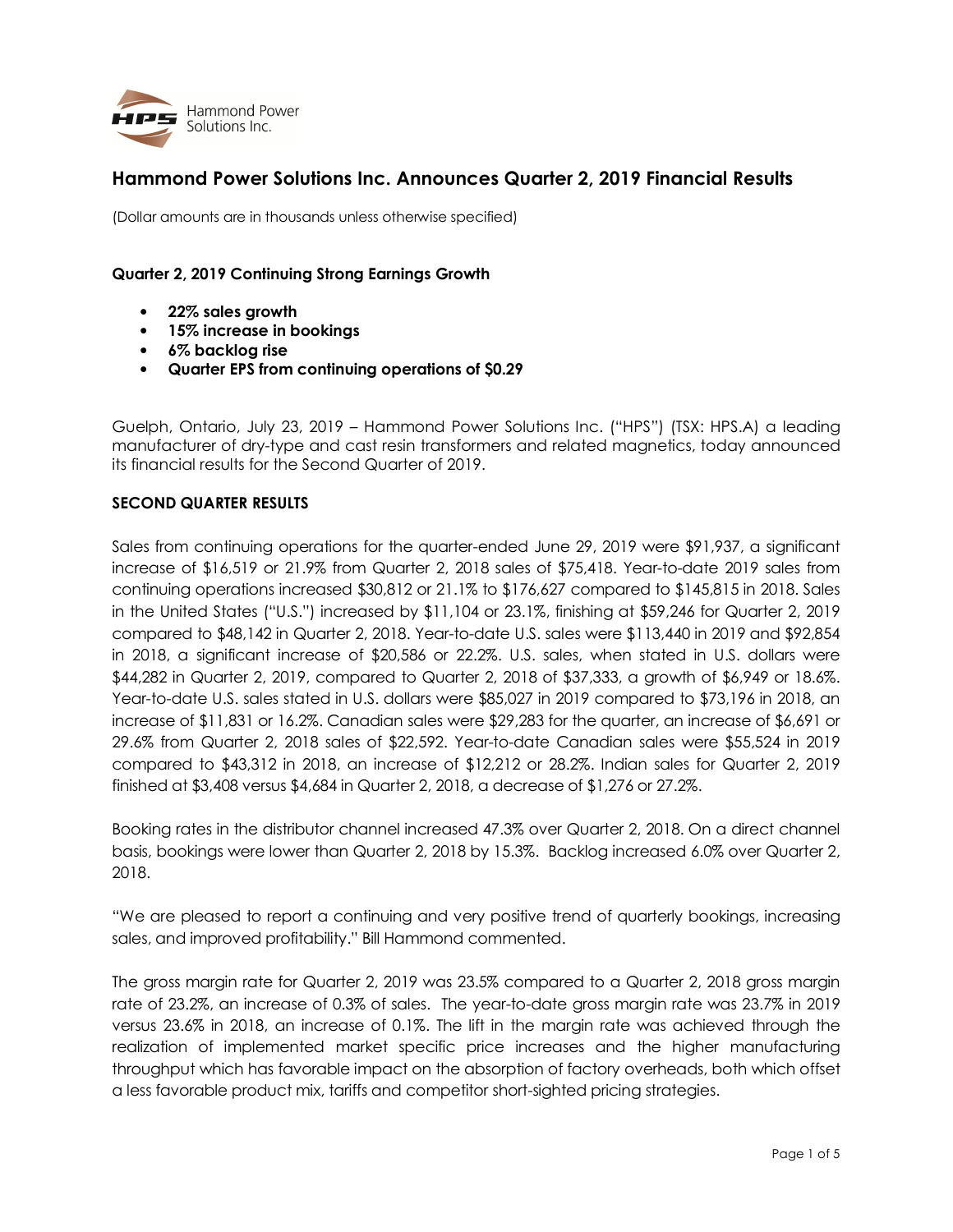Total selling and distribution expenses were \$10,848 in Quarter 2, 2019 or 11.8% of sales versus \$8,375 in Quarter 2, 2018 or 11.1% of sales, an increase of \$2,473 and 0.7% of sales. Year-to-date selling and distribution expenses were \$20,846 or 11.8% of sales in 2019 compared to \$16,714 or 11.5% in 2018, an increase of \$4,132 and 0.3% of sales.

General and administrative expenses for Quarter 2, 2019 was \$6,044 or 6.6% of sales, compared to Quarter 2, 2018 expenses of \$6,043 or 8.0% of sales, a decrease of 1.4% of sales. Year-to-date general and administrative expenses were \$11,821 or 6.7% of sales in 2019, compared to \$11,822 or 8.1% of sales in 2018, a decrease of 1.4% of sales.

Quarter 2, 2019 earnings from operations were \$4,731, an increase of \$1,649 or 53.5% from \$3,082 for the same quarter last year. The year-to-date earnings from operations were \$9,210 in 2019 compared to \$5,834 in 2018, an increase of \$3,376 or 57.9%. The robust improvements in the quarter and year-to-date earnings from operations is namely a result of the increase in sales and resultant lift in gross margin dollars and boost from the gross margin rate.

Interest expense for Quarter 2, 2019 was \$409, an increase of \$92 or 29.0% compared to the Quarter 2, 2018 expense of \$317. Year-to-date interest cost was \$641, an increase of \$238 or 59.1% when compared to the 2018 year-to-date expense of \$403. \$77 of the change in Quarter 2, 2019 and \$155 year to date was due to the accounting standard adoption of IFRS 16 for leases which allocates part of lease costs to interest expense.

The foreign exchange loss in Quarter 2, 2019 was \$44, a decrease of \$211 compared to the loss of \$255 in Quarter 2, 2018. The year-to-date foreign exchange loss for 2019 was \$69, compared to \$93 for the same period last year. This loss relates primarily to the transactional exchange pertaining to the Company's U.S. dollar trade accounts payable in Canada.

Net earnings from continuing operations for Quarter 2, 2019 finished at \$3,352 compared to net earnings of \$1,222 in Quarter 2, 2018, a significant improvement of \$2,130 or 174.3%. Year-to-date net earnings from continuing operations were \$5,860 in 2019 compared to \$3,106 in 2018, an increase of \$2,754 or 88.7%. The increase in the earnings from continuing operations is a result of the significant increases in sales.

The basic earnings per share from continuing operations was \$0.29 for Quarter 2, 2019, versus \$0.10 in Quarter 2, 2018, an improvement of \$0.19. The year-to-date basic earnings per share from continuing operations was \$0.50 in 2019 and \$0.26 in 2018, an increase of \$0.24.

Net cash generated by operating activities for Quarter 2, 2019 was \$507 versus \$972 in Quarter 2, 2018, a decline of \$465. Year-to-date net cash generated by operating activities was \$2,823 compared to cash used in operations activities of \$935 in 2018, an increase of \$3,758. This change is a result of an increased net earnings offset by an increase in income tax payments and an increase in the cash used for working capital.

The Company's overall operating debt balance net of cash was \$18,582 in Quarter 2, 2019 compared to \$21,578 in Quarter 2, 2018, a decrease in debt position of \$2,996 primarily reflective of increased profitability. During Quarter 2, 2019 the Board of Directors of HPS declared a quarterly cash dividend of seven cents (\$0.07) per Class A Subordinate Voting Share of HPS and a quarterly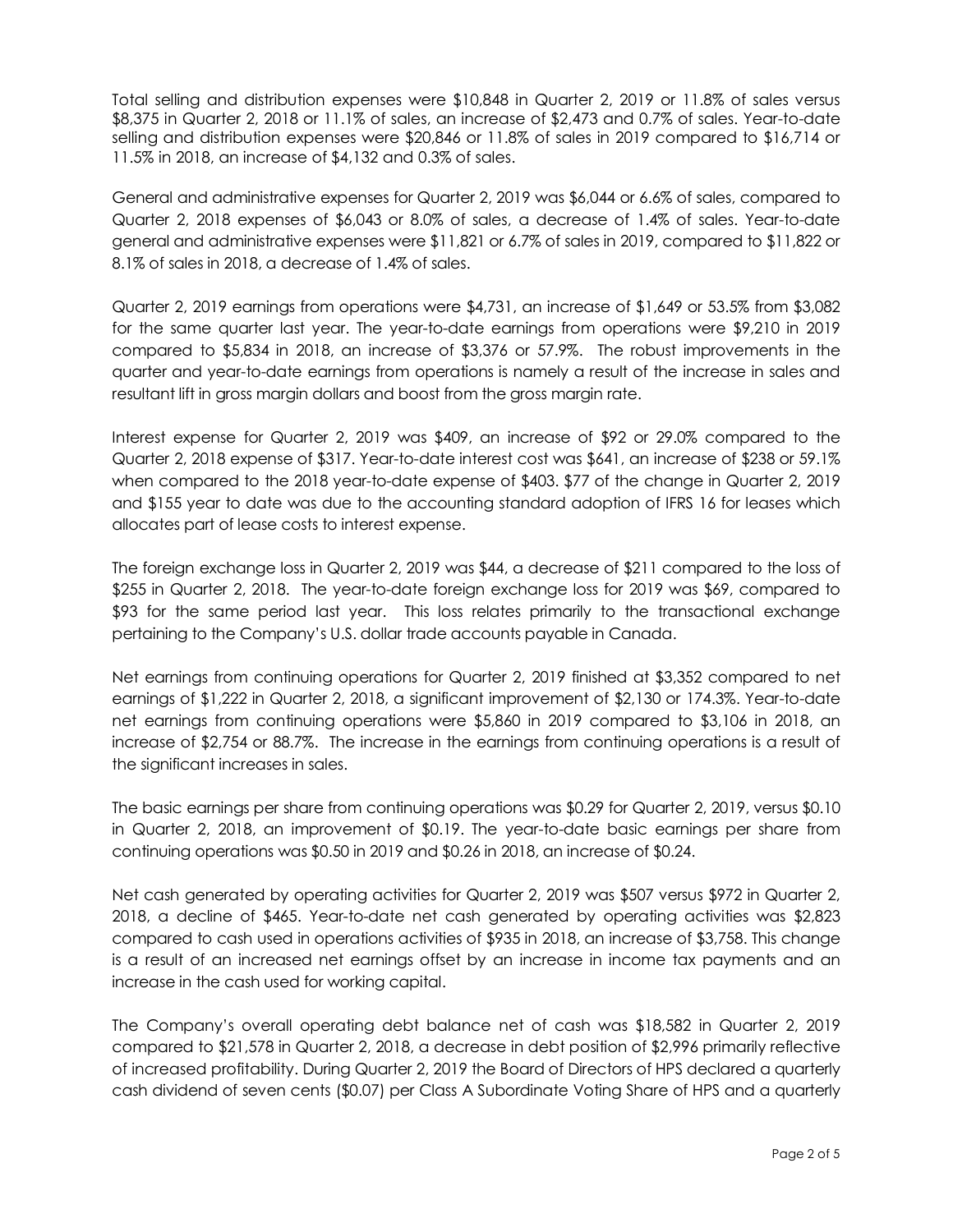cash dividend of seven cents (\$0.07) per Class B Common Share of HPS. The Company has paid a cash dividend of fourteen cents (\$0.14) per Class A Subordinate Voting Share and fourteen cents (\$0.14) per Class B Common Share year-to-date. The dividend per share paid in 2019 has increased 16.7% over 2018.

Mr. Hammond concluded," HPS has a strong reputation of being an industry leader and is both operationally and financially strong. As we move through the year, we are well positioned in the market-place. I am confident in our ability to continue gaining market share and delivering value for all our stakeholders".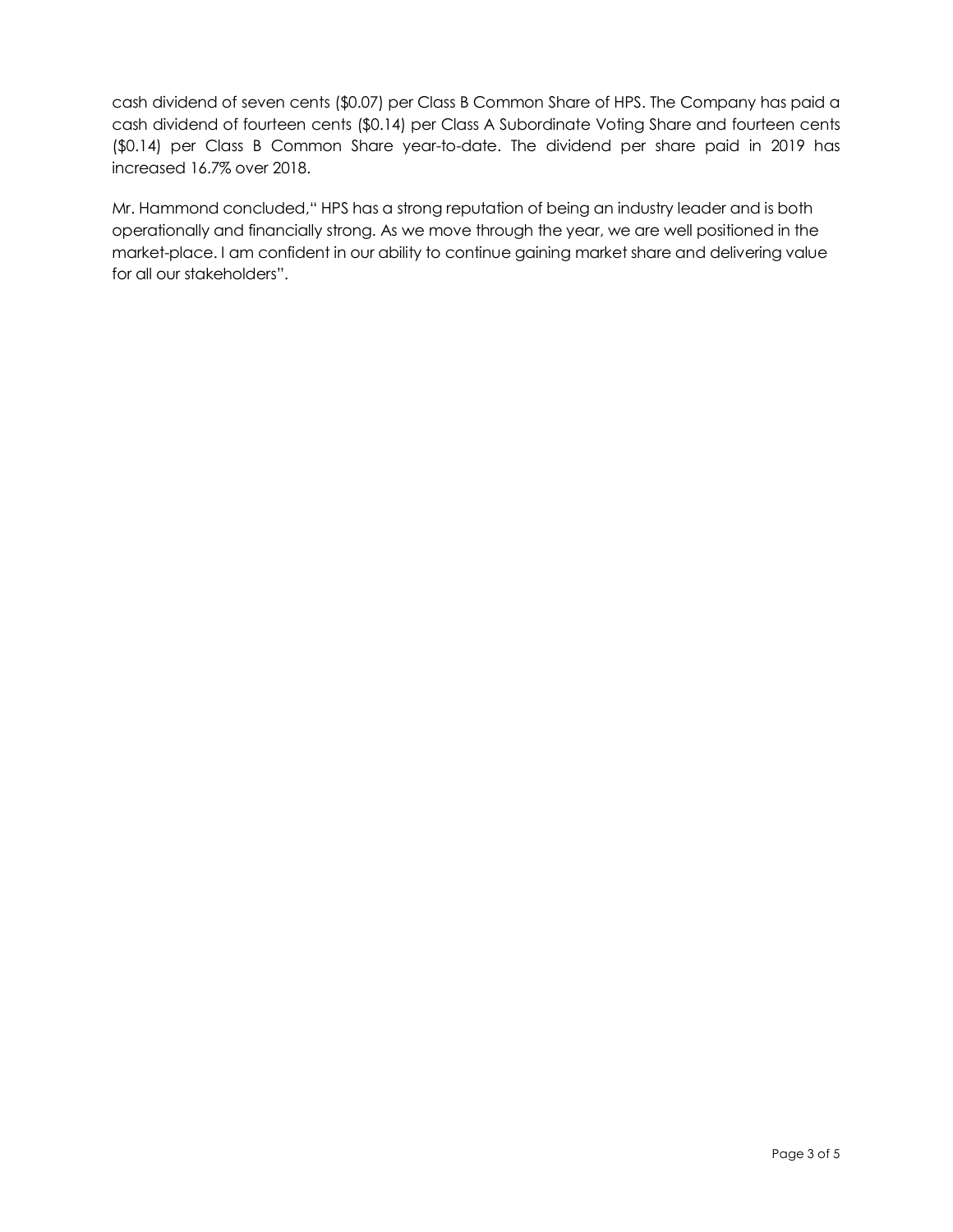## **THREE MONTHS ENDED:**

(dollars in thousands)

|                                                          |                         | June 29, 2019 |               | June 30, 2018 |               | Change   |
|----------------------------------------------------------|-------------------------|---------------|---------------|---------------|---------------|----------|
| Sales                                                    | $\frac{1}{2}$           | 91,937        | $\frac{1}{2}$ | 75,418        | $\frac{1}{2}$ | 16,519   |
| Earnings from operations                                 | $\frac{1}{2}$           | 4,731         | $\frac{1}{2}$ | 3,082         | $\frac{1}{2}$ | 1,649    |
| Exchange loss                                            | $\frac{1}{2}$           | 44            | $\frac{1}{2}$ | 255           | $\frac{1}{2}$ | (211)    |
| Share of (income) loss of investment in<br>joint venture | $\sqrt[6]{\frac{1}{2}}$ | (506)         | $\frac{1}{2}$ | 479           | $\frac{1}{2}$ | 985      |
| Net earnings from continuing operations                  | $\frac{1}{2}$           | 3,352         | $\frac{1}{2}$ | 1,222         | $\frac{1}{2}$ | 2,130    |
| Loss from discontinued operations                        | $\frac{1}{2}$           | (394)         | $\frac{1}{2}$ | (1, 592)      | \$            | (1, 198) |
| Net earnings (loss)                                      | \$                      | 2,958         | $\frac{1}{2}$ | (370)         | \$            | 3,328    |
| Earnings per share                                       |                         |               |               |               |               |          |
| <b>Basic</b>                                             | \$                      | 0.25          | \$            | (0.03)        | \$            | 0.28     |
| <b>Diluted</b>                                           | \$                      | 0.25          |               | (0.03)        | \$            | 0.28     |
| Basic from continuing operations                         | \$                      | 0.29          | \$            | 0.10          | \$            | 0.19     |
| Diluted for continuing operations                        | \$                      | 0.29          | \$            | 0.10          | \$            | 0.19     |
| Cash generated by operations                             | $\frac{1}{2}$           | 507           | $\frac{1}{2}$ | 972           | \$            | (465)    |

# **SIX MONTHS ENDED:**

(dollars in thousands)

|                                                          |               | June 29, 2019 |               | June 30, 2018 |               | Change  |
|----------------------------------------------------------|---------------|---------------|---------------|---------------|---------------|---------|
| Sales                                                    | \$            | 176,627       | $\frac{1}{2}$ | 145,815       | $\frac{1}{2}$ | 30,812  |
| Earnings from operations                                 | \$            | 9,210         | $\frac{1}{2}$ | 5,834         | $\frac{1}{2}$ | 3,376   |
| Exchange loss                                            | \$            | 69            | $\frac{1}{2}$ | 93            | $\frac{1}{2}$ | (24)    |
| Share of (income) loss of investment in<br>joint venture | \$            | (225)         | $\frac{1}{2}$ | 758           | $\frac{1}{2}$ | 983     |
| Net earnings from continuing operations                  | $\frac{1}{2}$ | 5,860         | $\frac{1}{2}$ | 3,106         | $\frac{1}{2}$ | 2,754   |
| Loss from discontinued operations                        | \$            | (587)         | $\frac{1}{2}$ | (2,581)       | $\frac{1}{2}$ | (1,994) |
| Net earnings                                             | \$            | 5,273         | $\frac{1}{2}$ | 525           | \$            | 4,748   |
| Earnings per share                                       |               |               |               |               |               |         |
| <b>Basic</b>                                             | \$            | 0.45          | \$            | 0.05          | \$            | 0.40    |
| Diluted                                                  | \$            | 0.45          | \$            | 0.05          | \$            | 0.40    |
| Basic from continuing operations                         | \$            | 0.50          | \$            | 0.26          | \$            | 0.24    |
| Diluted for continuing operations                        | \$            | 0.50          | $\frac{1}{2}$ | 0.26          | \$            | 0.24    |
| Cash generated by (used in) operations                   | $\frac{1}{2}$ | 2,823         | $\frac{1}{2}$ | (935)         | \$            | 3,758   |